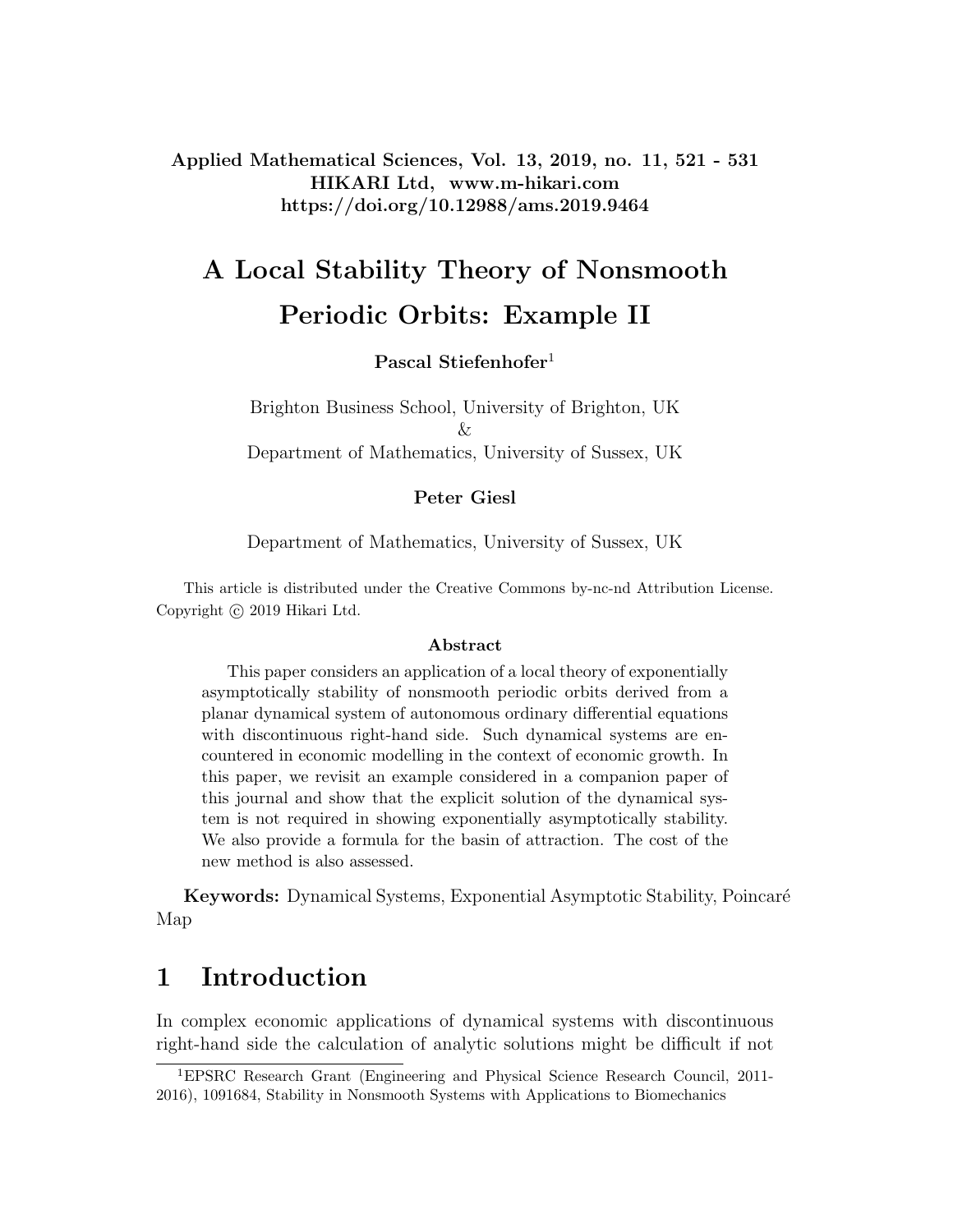impossible  $[5]$ ,  $[2]$ ,  $[1]$ ,  $[3]$ ,  $[4]$ . This is a major drawback in the development of economic models and economic policy analysis, which demand analytic solutions. In this paper, we aim at establishing existence, uniqueness, and exponentially asymptotically stability of a nonsmooth periodic orbit without its explicit calculation. The theory developed in Stiefenhofer and Giesl [7] allows us to do so. We consider an example and compare our method to Poincaré's theory discussed in a companion paper of this journal. Moreover, we characterise the set of stable initial conditions of the periodic orbit, the primary object of economic policy analysis.

We first introduce the model and state the theorem provided in Stiefenhofer and Giesl [7]. Section two discusses how to calculate the smooth conditions of the theorem. Section three shows the calculation of the jump conditions, and section four is a conclusion.

We consider the dynamical system provided in Stiefenhofer and Giesl in a companion paper of the same journal

$$
\dot{x} = f(x),
$$

where f is a discontinuous function at  $x_2 = 0$  and  $x \in \mathbb{R}^2$  such that for  $f := f^{\pm}$ we have

$$
\dot{x} = f^{\pm}(x) = \begin{cases} f^+(x) & \text{if } x_2 > 0\\ f^-(x) & \text{if } x_2 < 0. \end{cases}
$$
 (1)

Let equation (1) be defined by

$$
f_1^+(x) = x_1 ((R^+)^2 - ((x_1)^2 + (x_2)^2)) - x_2
$$
  
\n
$$
f_2^+(x) = x_2 ((R^+)^2 - ((x_1)^2 + (x_2)^2)) + x_1
$$
 if  $x_2 > 0$ . (2)

and

$$
f_1^-(x) = x_1((R^-)^2 - ((x_1)^2 + (x_2)^2)) - x_2
$$
  
\n
$$
f_2^-(x) = x_2((R^-)^2 - ((x_1)^2 + (x_2)^2)) + x_1
$$
 if  $x_2 < 0$ , (3)

The aim is to calculate the conditions 1-4 of theorem 1:

**Theorem 1** (Stiefenhofer and Giesl [7], Theorem 2 p. 11] Let  $\emptyset \neq K \subset \mathbb{R}^2$ be a compact, connected and positively invariant set with  $f^{\pm}(x) \neq 0$  for all  $x \in K^{\pm}$ . Moreover, assume that  $W^{\pm} : \mathbb{X}^{\pm} \to \mathbb{R}^2$  are continuous functions and let the orbital derivatives  $(W^{\pm})'$  exist and be continuous functions in  $\mathbb{X}^{\pm}$  and continuously extendable up to  $\mathbb{X}_{0}^{\pm}$ . Let following conditions hold:

1. 
$$
L_{W^+(x)} := \max_{\|v^+\| = e^{-W^+(x)}, v^+\perp f^+(x)} L_{W^+}(x, v^+) \le -\nu < 0
$$
  
\n $L_{W^+}(x, v^+) := e^{2W^+(x)} \{(v^+)^T [Df^+(x)] v^+ + \langle \nabla W^+(x), f^+(x) \rangle \|v^+\|^2 \}$   
\nfor all  $x \in K^+$ .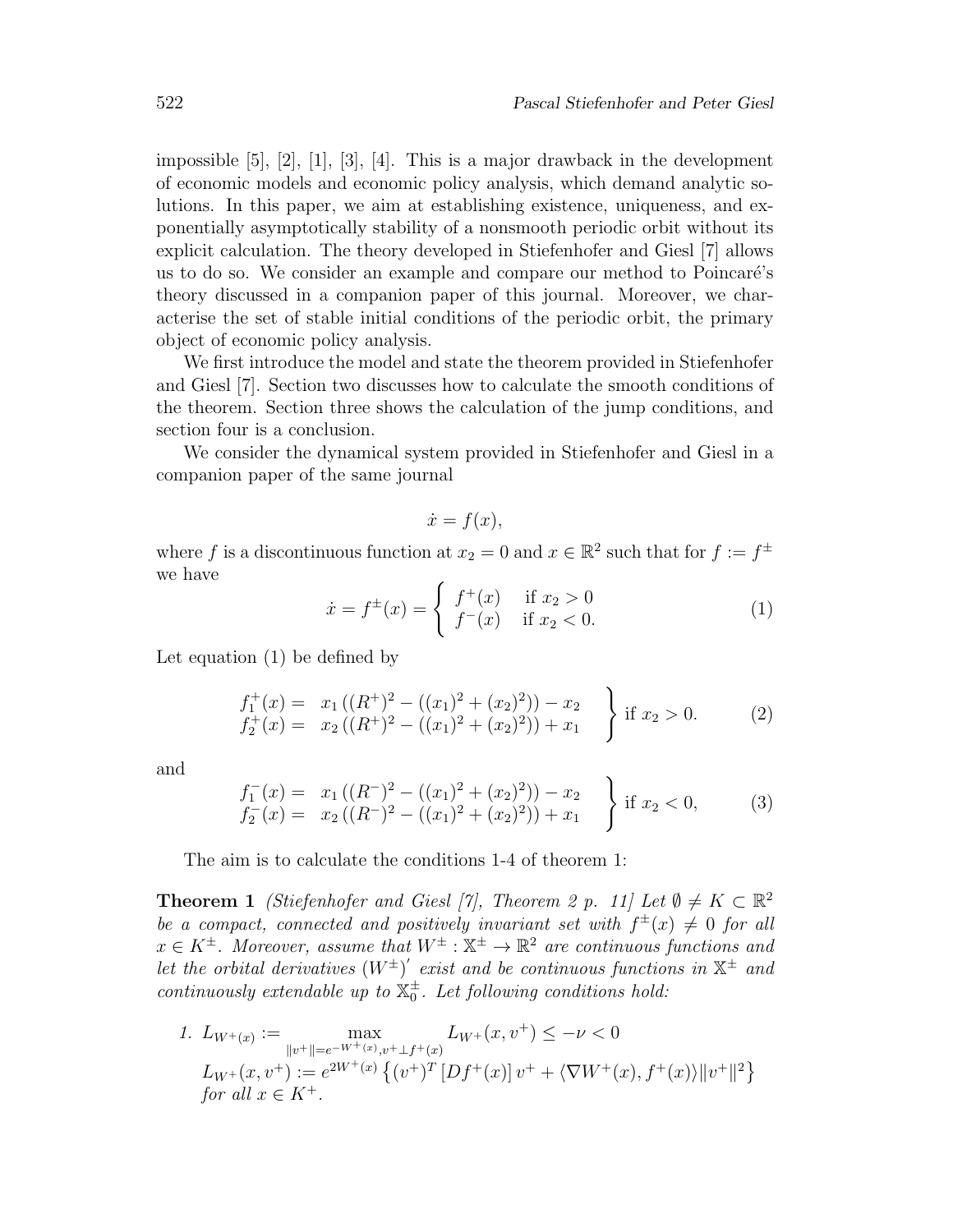2. 
$$
L_{W^{-}(x)} := \max_{\|v^{-}\| = e^{-W^{-}(x)}, v^{-} \perp f^{-}(x)} L_{W^{-}}(x, v^{-}) \leq -\nu < 0
$$
  
\n $L_{W^{-}}(x, v^{-}) := e^{2W^{-}(x)} \{(v^{-})^{T} [Df^{-}(x)] v^{-} + \langle \nabla W^{-}(x), f^{-}(x) \rangle ||v^{-}||^{2} \}$   
\nfor all  $x \in K^{-}$ .

3. 
$$
\frac{f_2^-(x_1,0)}{f_2^+(x_1,0)} \cdot \frac{\sqrt{\left(f_1^+(x_1,0)\right)^2 + \left(f_2^+(x_1,0)\right)^2}}{\sqrt{\left(f_1^-(x_1,0)\right)^2 + \left(f_2^-(x_1,0)\right)^2}} e^{W^-(x_1,0) - W^+(x_1,0)} < 1
$$
  
for all  $x \in K^0$  with  $f_2^+(x_1,0) < 0$ ,  $f_2^-(x_1,0) < 0$ .

4. 
$$
\frac{f_2^+(x_1,0)}{f_2^-(x_1,0)} \cdot \frac{\sqrt{\left(f_1^-(x_1,0)\right)^2 + \left(f_2^-(x_1,0)\right)^2}}{\sqrt{\left(f_1^-(x_1,0)\right)^2 + \left(f_2^-(x_1,0)\right)^2}} e^{W^+(x_1,0) - W^-(x_1,0)} < 1
$$
  
for all  $x \in K^0$  with  $f_2^+(x_1,0) > 0$ ,  $f_2^-(x_1,0) > 0$ .

Then there is one and only one periodic orbit  $\Omega \subset K$ . Moreover,  $\Omega$  is exponentially asymptotic stable with the real part of the Floquet exponent less or equal  $-v$  except the trivial one and for its basin of attraction the inclusion  $K \subset A(\Omega)$  holds.

### 2 The smooth conditions

From condition one above we have

$$
L_{W^{+}}(x, v^{+}) = e^{2W^{+}(x)} \left\{ (v^{+})^{T} \left[ Df^{+}(x) \right] v^{+} + \langle \nabla W^{+}(x), f^{+}(x) \rangle ||v^{+}||^{2} \right\}
$$
  
=  $e^{2W^{+}(x)} \left[ (v^{+})^{T} Df^{+}(x) v^{+} + (W^{+}(x))' ||v^{+}||^{2} \right]$ 

Hence our aim is to calculate  $L_{W^+}(x, v^+) < 0$  which requires to check that

$$
e^{2W^+(x)} \left[ (v^+)^T D f^+(x) v^+ + (W^+(x)')' \|v^+\|^2 \right] < 0.
$$
  
Let  $v = \begin{pmatrix} -f_2^+ \\ f_1^+ \end{pmatrix}$ . We first calculate  

$$
(v^+)^T \left[ D f^+ \right] v^+ = \begin{pmatrix} -f_2^+ \\ f_1^+ \end{pmatrix}^T \begin{pmatrix} (R^+)^2 - r^2 - 2x_1^2 & -2x_1x_2 - 1 \\ -2x_1x_2 + 1 & (R^+)^2 - r^2 - 2x_2^2 \end{pmatrix} \begin{pmatrix} -f_2^+ \\ f_1^+ \end{pmatrix}
$$

 $-2x_1x_2+1$   $(R^+)^2 - r^2 - 2x_2^2$ 

 $f_1^+$ 

 $\setminus$ 

where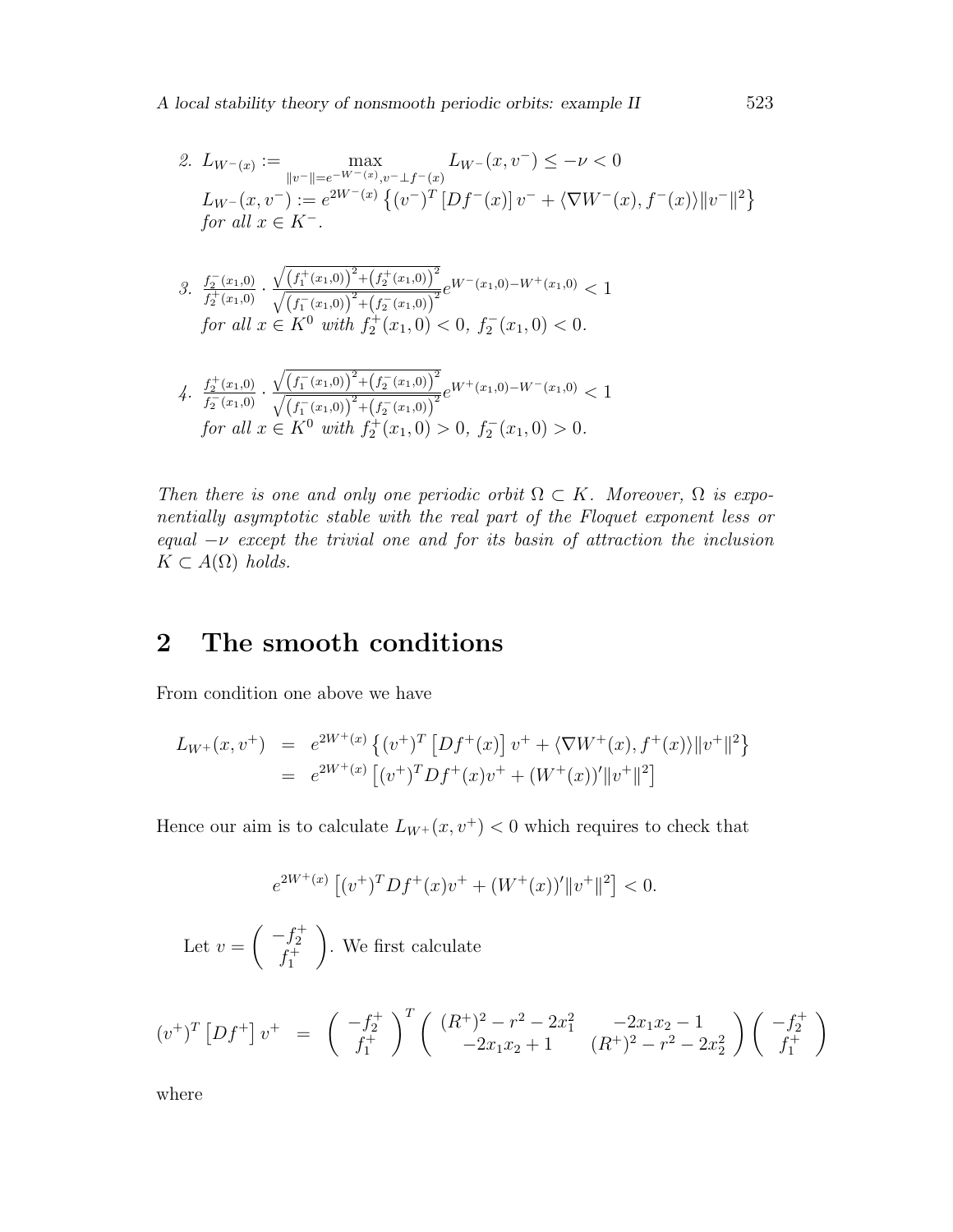$$
= ((R^+)^2 - r^2 - 2x_1^2) (f_2^+)^2 - f_1^+ f_2^+ (-4x_1x_2) + ((R^+)^2 - r^2 - 2x_2^2) (f_1^+)^2
$$
  
\n
$$
= ((R^+)^2 - r^2 - 2x_1^2) (x_2^2((R^+)^2 - r^2)^2 + x_1^2 + 2x_1x_2((R^+)^2 - r^2))
$$
  
\n
$$
+ ((R^+)^2 - r^2 - 2x_2^2) (x_1^2((R^+)^2 - r^2)^2 + x_2^2 - 2x_1x_2((R^+)^2 - r^2))
$$
  
\n
$$
+ 4x_1x_2 [x_1x_2((R^+)^2 - r^2)^2 - x_1x_2 + (x_1^2 - x_2^2)((R^+)^2 - r^2)]
$$
  
\n
$$
= ((R^+)^2 - r^2)^3r^2 - 4x_1^2x_2^2((R^+)^2 - r^2)^2 + ((R^+)^2 - r^2)r^2 - 2(x_1^4 + x_2^4)
$$
  
\n
$$
-4x_1x_2[x_1^2 - x_2^2]((R^+)^2 - r^2)
$$
  
\n
$$
4x_1^2x_2^2 [(R^+)^2 - r^2)^2 - 1] + 4x_1x_2(x_1^2 - x_2^2)((R^+)^2 - r^2)^2
$$
  
\n
$$
= ((R^+)^2 - r^2)^3r^2 + ((R^+)^2 - r^2)r^2 - 4x_1^2x_2^2 - 2x_1^4 - 2x_2^4
$$
  
\n
$$
= ((R^+)^2 - r^2)^3r^2 + ((R^+)^2 - r^2)r^2 - 2(x_1^2 + x_2^2)^2
$$
  
\n
$$
= ((R^+)^2 - r^2)^3r^2 + ((R^+)^2 - r^2)r^2 - 2r^4,
$$

which can be rewritten as

$$
v^T [Df] v = (R^+)^6 r^2 - 3(R^+)^4 r^4 + 3(R^+)^2 r^6 - r^8 + (R^+)^2 r^2 - 3r^4.
$$

The second part of the condition requires to calculate  $(W^+(x))'||v^+||^2$ . This in turn requires to define  $W$ . We start by calculating

$$
||v^+||^2 = \left(\sqrt{(f_1^+)^2 + (-f_2^+)^2}\right)^2
$$
  
=  $r^2 \left[ ((R^+)^2 - r^2)^2 + 1 \right]$ 

Next, we define  $W^+$ . Let's assume that  $W^+ = W^+(r, \theta)$ . Also, our model, given by equations (2) and (3) can be written in polar coordinates as

$$
\dot{r}^{\pm} = r^{\pm} \left( (R^{\pm})^2 - (r^{\pm})^2 \right) \tag{4}
$$

$$
\dot{\theta}^{\pm} = 1. \tag{5}
$$

Then the orbital derivative of  $W^+$  is given by

$$
(W^+)' = W^+_r \dot{r} + W^+_\theta \dot{\theta} = W^+_r r \left( (R^+)^2 - r^2 \right) + W^+_\theta.
$$

We now define W.

$$
W^{+}(r,\theta) = 2\left(-(R^{+})^{2}\ln r + \frac{r^{2}}{2}\right) + 1.9(\theta + 2\pi)
$$
  

$$
W^{-}(r,\theta) = 1.9 \cdot \theta
$$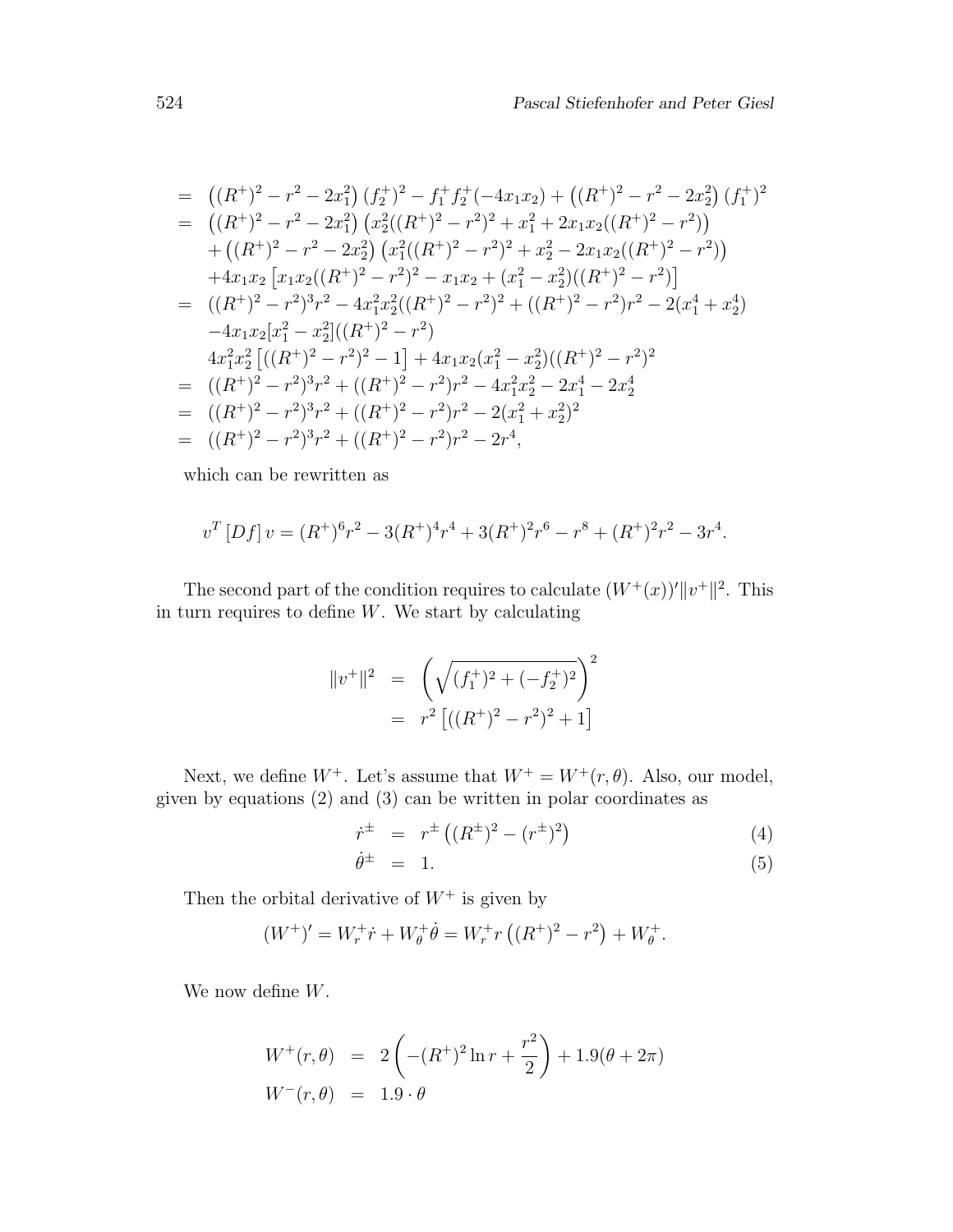with

$$
W_r^+ = \frac{2}{r}((-R^+)^2 + r^2)
$$
  

$$
W_r^- = 0
$$

and

$$
W_{\theta}^{+} = 1.9
$$
  

$$
W_{\theta}^{-} = 1.9
$$

thus

$$
(W^+(r,\theta))' = -2((r^2 - R^+)^2)^2 + 1.9
$$
  

$$
(W^-(r,\theta))' = 1.9
$$

We now collect the partial results and state the smooth conditions  $L_{W^+}(x, v^+)$ 0

$$
\left\{ (R^+)^6 r^2 - 3(R^+)^4 r^4 + 3(R^+)^2 r^6 - r^8 + (R^+)^2 r^2 - 3r^4 + r^2 \left[ ((R^+)^2 - r^2)^2 + 1 \right] \left( -2((r^2 - R^+)^2)^2 + 1.9 \right) \right\} < 0
$$
 (6)

for  $r \in [R^-, R^+]$ .

and 
$$
L_{W^-}(x, v^-) < 0
$$
  
\n
$$
\{(R^-)^6 r^2 - 3(R)^4 r^4 + 3(R^-)^2 r^6 - r^8 + (R^-)^2 r^2 - 3r^4 + r^2 [(R^-)^2 - r^2)^2 + 1] \cdot 1.9\} < 0
$$
\n(7)

for  $r \in [R^-, R^+]$ .  $K = \{r \in \mathbb{R} : R^- \le r \le R^+\}$  is a positively invariant set.

## 3 The jump conditions

Now, we wan to calculate the jumping conditions a the point  $x_0 = (x_1, 0)$ , with  $x_1 < 0$  (condition 3). Hence, we start by calculating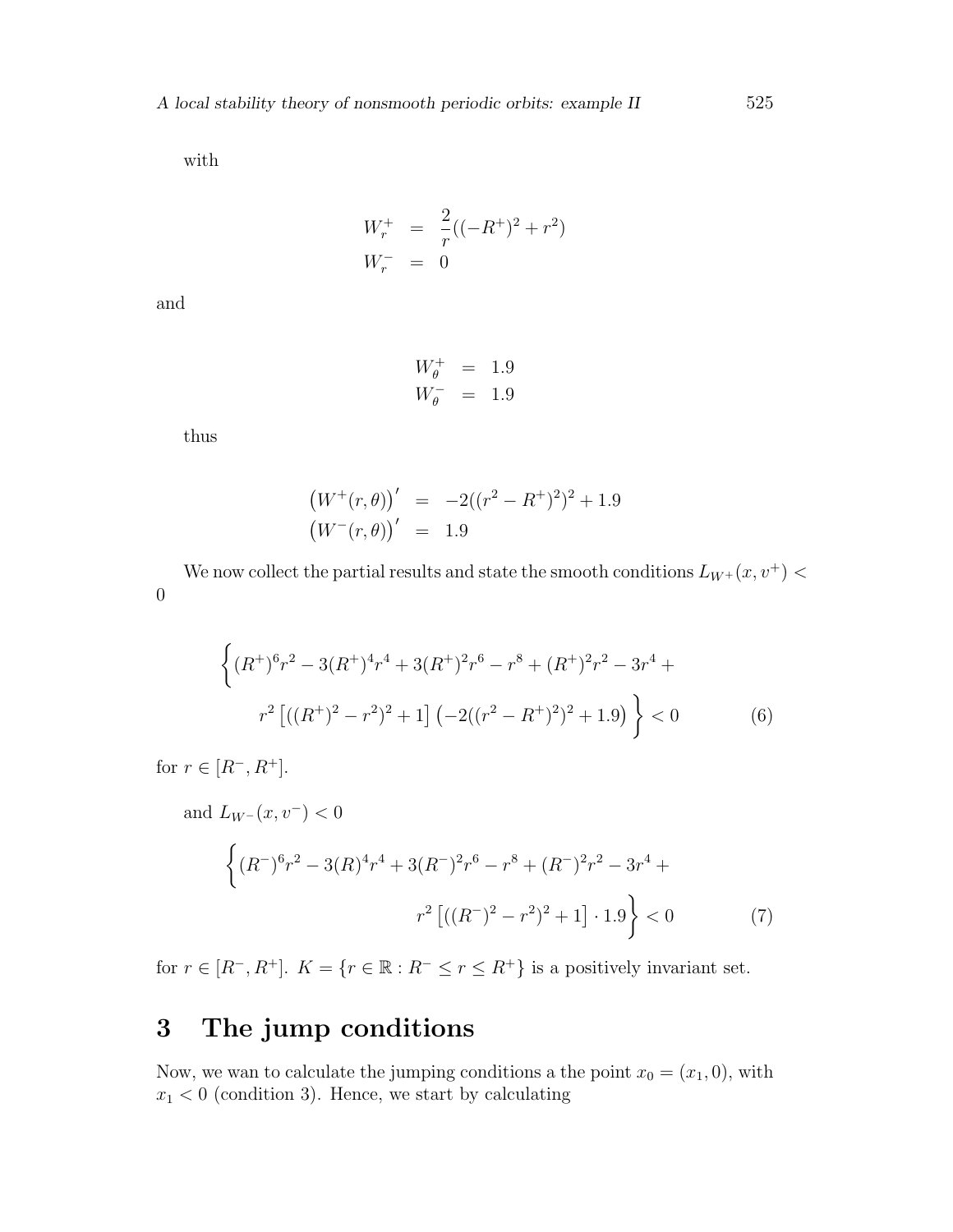$$
\frac{f_2^-(x_0)}{\sqrt{\left(f_1^-(x_0)\right)^2 + \left(f_2^-(x_0)\right)^2}} e^{W^-(x_0) - W^+(x_0)}.
$$
\n
$$
\frac{f_2^+(x_0)}{\sqrt{\left(f_1^+(x_0)\right)^2 + \left(f_2^+(x_0)\right)^2}}.
$$
\n(8)

From equation (2) we have

$$
f_2^+ = x_2^+ \left( (R^+)^2 - ((x_1^+)^2 + (x_2^+)^2) \right) + x_1^+
$$
\n(9)

and from equation (3) we have

$$
f_2^- = x_2^- ((R^-)^2 - ((x_1^-)^2 + (x_2^-)^2)) + x_1^-.
$$
 (10)

We first calculate  $\sqrt{\left(f_1^{\pm}(x_0)\right)^2 + \left(f_2^{\pm}(x_0)\right)^2}$ . Hence

$$
(f_1^{\pm}(x_0))^2 + (f_2^{\pm}(x_0))^2 = \left\{ x_1^{\pm} \left[ (R^{\pm})^2 - ((x_1^{\pm})^2 + (x_2^{\pm})^2) \right] - x_2^{\pm} \right\}^2
$$
  
 
$$
\times \left\{ x_2^{\pm} \left[ (R^{\pm})^2 - ((x_1^{\pm})^2 + (x_2^{\pm})^2) \right] + x_1^{\pm} \right\}^2.
$$

Let  $a = ((x_1^{\pm})^2 + (x_1^{\pm})^2) - (R^{\pm})^2$ . Then we have

$$
= ((-a)x_1^{\pm} - x_2^{\pm})^2 + ((-a)x_2^{\pm} + x_1^{\pm})^2
$$
  
\n
$$
= (ax_1^{\pm})^2 + (ax_2^{\pm})^2 + (x_1^{\pm})^2 + (x_2^{\pm})^2
$$
  
\n
$$
= \{ [(x_1^{\pm})^2 + (x_1^{\pm})^2] - (R^{\pm})^2 \}^2 (x_1^{\pm})^2 +
$$
  
\n
$$
\{ [(x_1^{\pm})^2 + (x_1^{\pm})^2] - (R^{\pm})^2 \}^2 (x_2^{\pm})^2 + (x_1^{\pm})^2 + (x_2^{\pm})^2
$$

which after using  $(r^{\pm})^2 = (x_1^{\pm})^2 + (x_2^{\pm})^2$  yields

= 
$$
((r^{\pm})^2 - (R^{\pm})^2)^2(x_1)^2 + ((r^{\pm})^2 - (R^{\pm})^2)^2(x_2)^2 + (r^{\pm})^2
$$
  
\n=  $((r^{\pm})^2 - (R^{\pm})^2)^2((x_1)^2 + (x_2)^2) + (r^{\pm})^2$   
\n=  $((r^{\pm})^2 - (R^{\pm})^2)^2(r^{\pm})^2 + (r^{\pm})^2$ .

Hence, we obtain

$$
\sqrt{\left(f_1^{\pm}(x_0)\right)^2 + \left(f_2^{\pm}(x_0)\right)^2} = \sqrt{\left((r^{\pm})^2 - (R^{\pm})^2\right)^2\left(r^{\pm}\right)^2 + (r^{\pm})^2}.\tag{11}
$$

We can now calculate the main condition  $(8)$  using equations  $(9)$ ,  $(10)$ , and (11). We obtain

$$
\frac{\frac{f_2^-(x_0)}{\sqrt{\left(f_1^-(x_0)\right)^2 + \left(f_2^-(x_0)\right)^2}}}{\frac{f_2^+(x_0)}{\sqrt{\left(f_1^+(x_0)\right)^2 + \left(f_2^+(x_0)\right)^2}}}\n e^{W^-(x_0) - W^+(x_0)} = \frac{\frac{x_2^-\left((R^-)^2 - ((x_1^-)^2 + (x_2^-)^2)\right) + x_1^-}{\sqrt{((r^-)^2 - (R^-)^2)^2(r^-)^2 + (r^-)^2}}}{\frac{x_2^+\left((R^+)^2 - ((x_1^+)^2 + (x_2^+)^2)\right) + x_1^+}{\sqrt{((r^+)^2 - (R^+)^2)^2(r^+)^2 + (r^+)^2}}}\n e^{W^-(x_0) - W^+(x_0)}
$$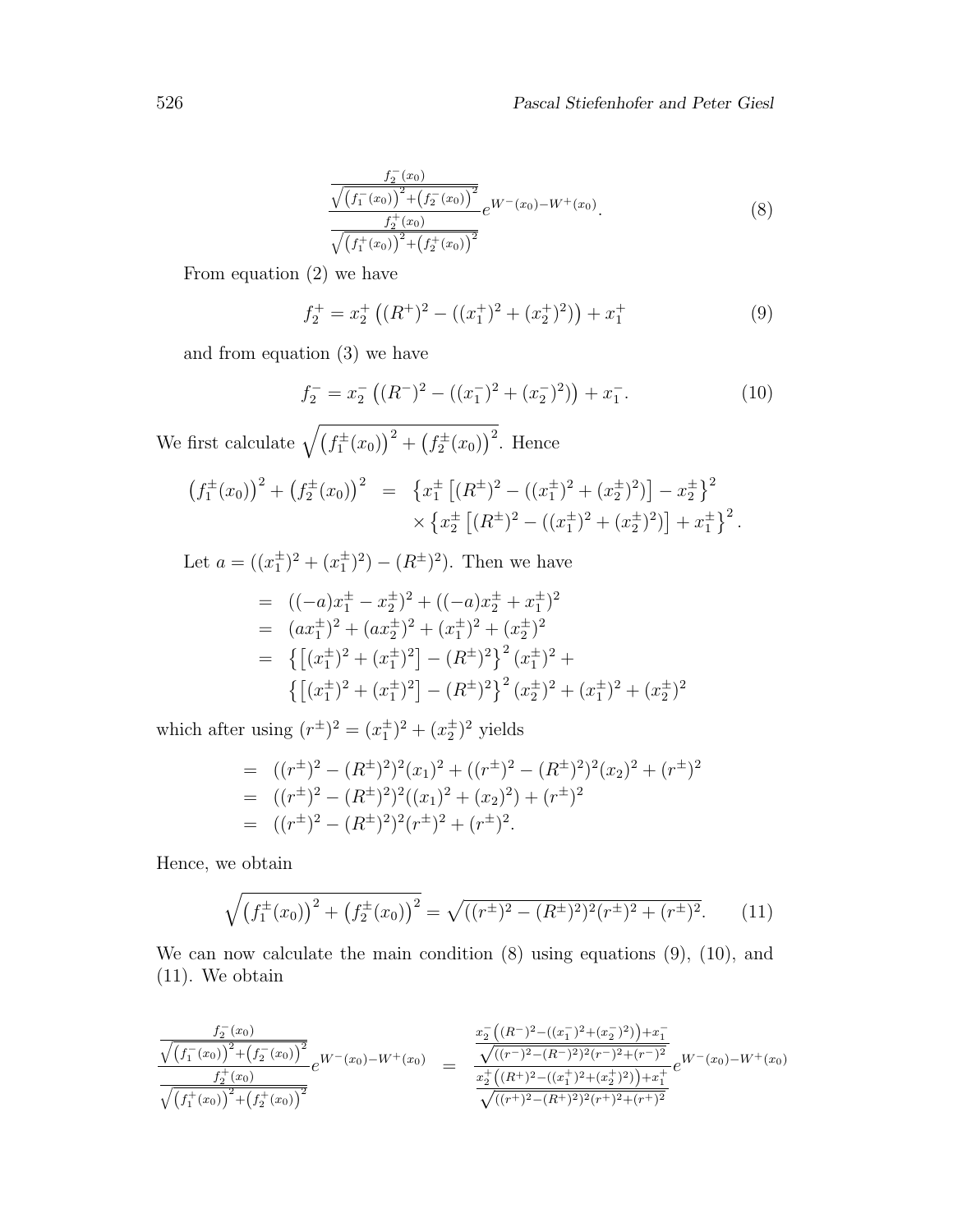and since  $x_2^{\pm} = 0$ , we obtain

$$
= \frac{\frac{x_1^-}{\sqrt{((r^-)^2 - (R^-)^2)^2 (r^-)^2 + 1}}}{\frac{x_1^+}{\sqrt{((r^+)^2 - (R^+)^2)^2 (r^+)^2 + 1}}} e^{W^-(x_0) - W^+(x_0)}
$$

which since  $x_1^+ = x_1^-$  and  $r^+ = r^-$  yields

$$
= \sqrt{\frac{(r^2 - (R^+)^2)^2 + 1}{(r^2 - (R^-)^2)^2 + 1}} e^{W^-(x_0) - W^+(x_0)}.
$$

We need to check that

$$
[(r^{2} - (R^{+})^{2})^{2} + 1]e^{2(W^{-}(x_{0}) - W^{+}(x_{0}))} < (r^{2} - (R^{-})^{2})^{2} + 1.
$$
 (12)

Hence we need to show that

$$
W^{-}(x_0) - W^{+}(x_0) < \frac{1}{2} \ln \left( \frac{(r^2 - (R^{-})^2)^2 + 1}{(r^2 - (R^{+})^2)^2 + 1} \right). \tag{13}
$$

For the jump in the opposite direction we do a similar derivation.

$$
\frac{f_2^+(x_0)}{\sqrt{\left(f_1^+(x_0)\right)^2 + \left(f_2^+(x_0)\right)^2}} e^{W^+(x_0) - W^-(x_0)} = \frac{\frac{x_2^-((R^+)^2 - ((x_1^-)^2 + (x_2^-)^2)) + x_1^-}{\sqrt{((r^+)^2 - (R^+)^2)^2(r^+)^2 + (r^+)^2}}}{\frac{x_2^-((R^-)^2 - ((x_1^-)^2 + (x_2^-)^2)) + x_1^-}{\sqrt{((r^-)^2 - (R^+)^2)^2(r^+)^2 + (r^+)^2}}} e^{W^-(x_0) - W^+(x_0)}
$$

and since  $x_2^{\pm} = 0$ ,  $x_1^{\pm} = x_1^-$  and  $r^{\pm} = r^-$  we obtain

$$
= \sqrt{\frac{(r^2 - (R^-)^2)^2 + 1}{(r^2 - (R^+)^2)^2 + 1}} e^{W^+(x_0) - W^-(x_0)}.
$$

We need to check that

$$
[(r^{2} - (R^{-})^{2})^{2} + 1]e^{2(W^{+}(x_{0}) - W^{-}(x_{0}))} < (r^{2} - (R^{+})^{2})^{2} + 1.
$$
 (14)

This is equivalent to checking that

$$
W^{+}(x_0) - W^{-}(x_0) < \frac{1}{2} \ln \left( \frac{(r^2 - (R^+)^2)^2 + 1}{(r^2 - (R^-)^2)^2 + 1} \right) \tag{15}
$$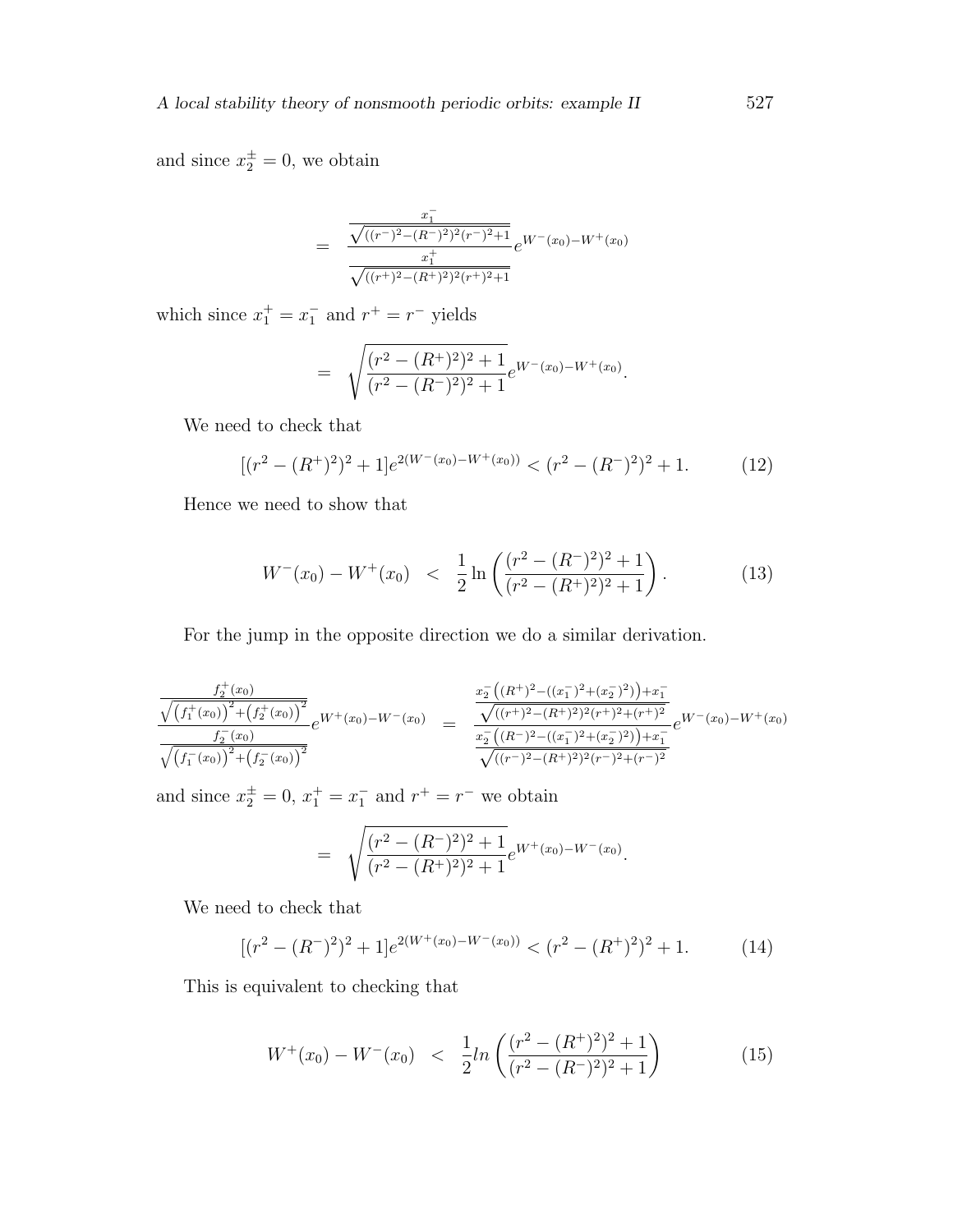

Figure 1: Condition 1:  $smooth(+).$ 



Figure 2: Condition 2:  $\mbox{smooth}(\textnormal{-}).$ 



Figure 3: Condition: smooth $(-)$  at r=1.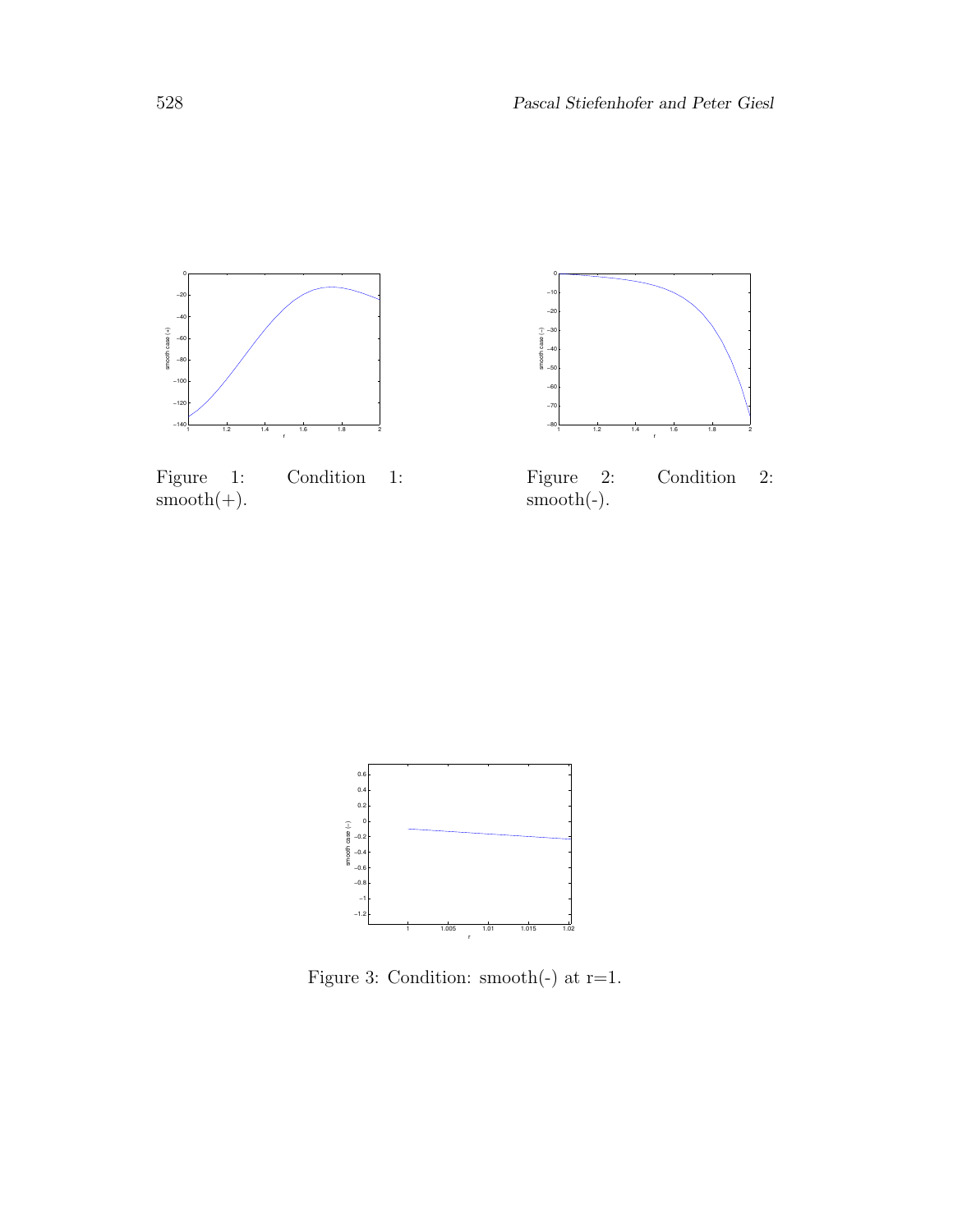We conclude by collection of conditions  $(6)$ ,  $(7)$ ,  $(13)$ , and  $(15)$  that we need to show that (Condition 1)

$$
\left\{ (R^+)^6 r^2 - 3(R^+)^4 r^4 + 3(R^+)^2 r^6 - r^8 + (R^+)^2 r^2 - 3r^4 + r^2 \left[ ((R^+)^2 - r^2)^2 + 1 \right] \left( -2((r^2 - R^+)^2)^2 + 1.9 \right) \right\} < 0,
$$

(Condition 2)

$$
\left\{ (R^{-})^6 r^2 - 3(R)^4 r^4 + 3(R^{-})^2 r^6 - r^8 + (R^{-})^2 r^2 - 3r^4 + r^2 \left[ ((R^{-})^2 - r^2)^2 + 1 \right] \cdot 1.9 \right\} < 0
$$

(Condition 3), where  $x_1 < 0$ ,  $\theta = \pi$  and

$$
W^{-}(x_0) = 1.9 \cdot \pi
$$
  
\n
$$
W^{-}(x_0) = 2(-(R^{+})^2 \ln x_1 + \frac{(x_1)^2}{2}) + 1.9 \cdot 3r
$$

$$
W^{-}(x_0) - W^{+}(x_0) - \left(\frac{1}{2}\ln\left(\frac{(r^2 - (R^{-})^2)^2 + 1}{(r^2 - (R^{+})^2)^2 + 1}\right)\right) < 0
$$

(Condition 4), where  $x_1 > 0$ ,  $\theta = 2\pi$  and

$$
W^{-}(x_0) = 1.9 \cdot 2\pi
$$
  
\n
$$
W^{-}(x_0) = 2(-(R^{+})^2 \ln x_1 + \frac{(x_1)^2}{2}) + 1.9 \cdot 2r
$$

$$
W^{+}(x_0) - W^{-}(x_0) - \left(\frac{1}{2}\ln\left(\frac{(r^2 - (R^+)^2)^2 + 1}{(r^2 - (R^-)^2)^2 + 1}\right)\right) < 0
$$

which holds for all  $r\in[R^-,R^+]$  with

$$
R^- := 1
$$
  

$$
R^+ := 2
$$

by inspection of the graphs, in figure 1, figure 2, figure 3, figure 4, and figure 5.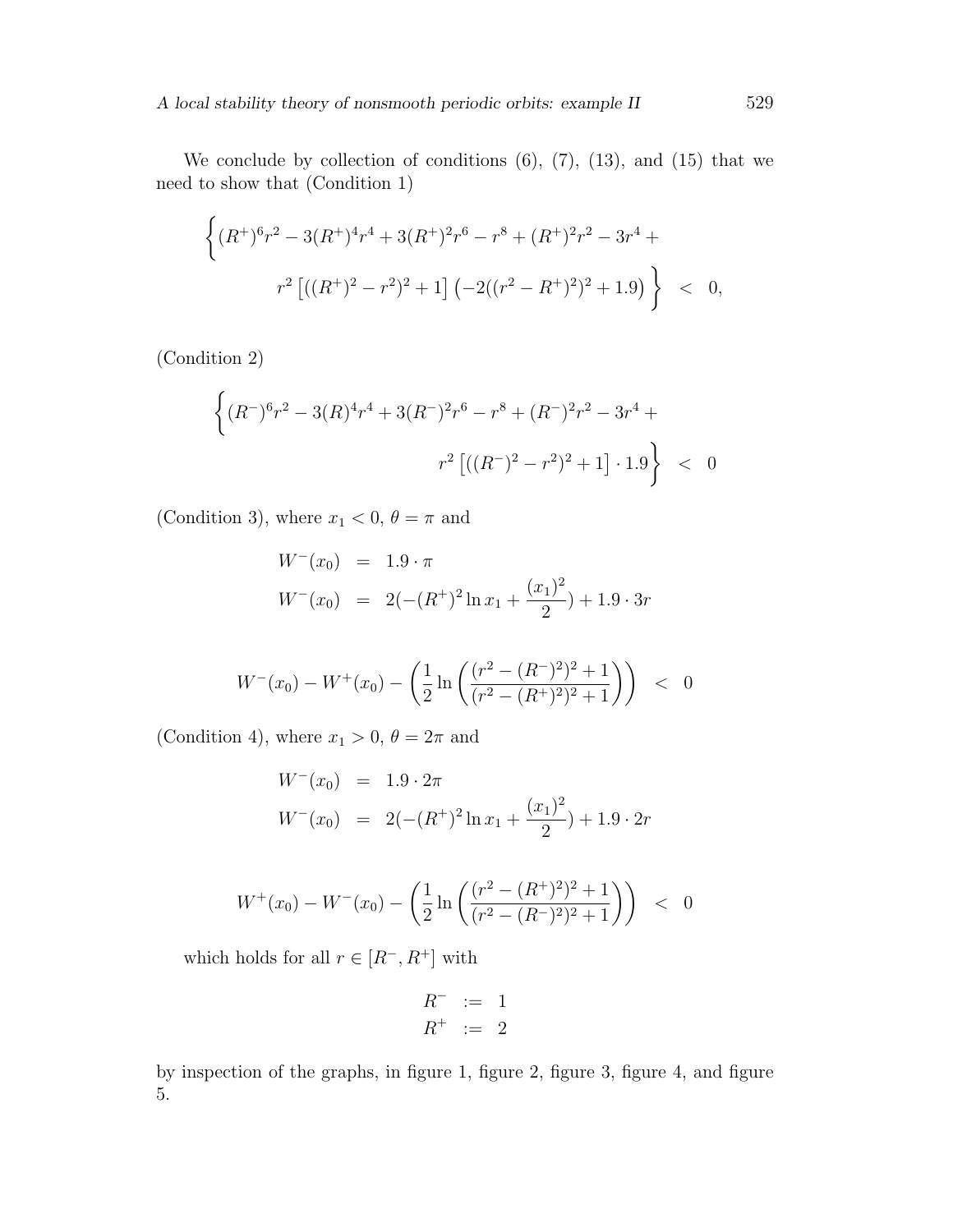

Figure 4: Condition 3:  $jump(+/-)$ .



Figure 5: Condition 4:  $jump(-/+)$ .

#### 4 Conclusion

In a companion paper of this journal we discuss an example of a dynamical system with discontinuous right-hand side (1) defined by equations (2) and (3). We apply classical smooth dynamical systems theory in showing global stability of nonsmooth periodic orbits. Thus we first calculate an explicit solution of a dynamical system defined by a set of ordinary differential equations with discontinuous right-hand side by separation of variables, and then show that this nonsmooth periodic orbit is globally stable by application of a Poincar´e map. In this paper, however, we consider an alternative approach to the same example. To show that a periodic orbit is exponentially asymptotically stable the new theory requires to calculate the four conditions of theorem 1, hence conditions  $(6)$ ,  $(7)$ ,  $(13)$ , and  $(15)$ . The theory discussed here does not require the calculation of the explicit solution of the dynamical system in (1). This is the main advantage of our theory. However, the theory considered in this paper requires finding the functions  $W^{\pm}$ , which, might not be easy in more complex applications. Yet, there is no general theory available to find such functions. In the case presented here, however, we managed to find such functions and by inspection of the graphs in figure 1, figure 2, figure 3, figure 4, and figure 5 we conclude that the conditions of the theorem 1 are all satisfied.

#### References

- [1] J. P. Benassy, A neo-Keynesian model of price and quantity determination in disequilibrium, in: ed. G. Schwödiauer, editor, Equilibrium and disequilibrium in economic theory, Reidel, Dordrecht, 1978, 511-544. https://doi.org/10.1007/978-94-010-1155-6 27
- [2] C. Henry, Differential equations with discontinuous right-hand side for palning procedure, Journal of Economic Theory, 4 (1972), 545-551.